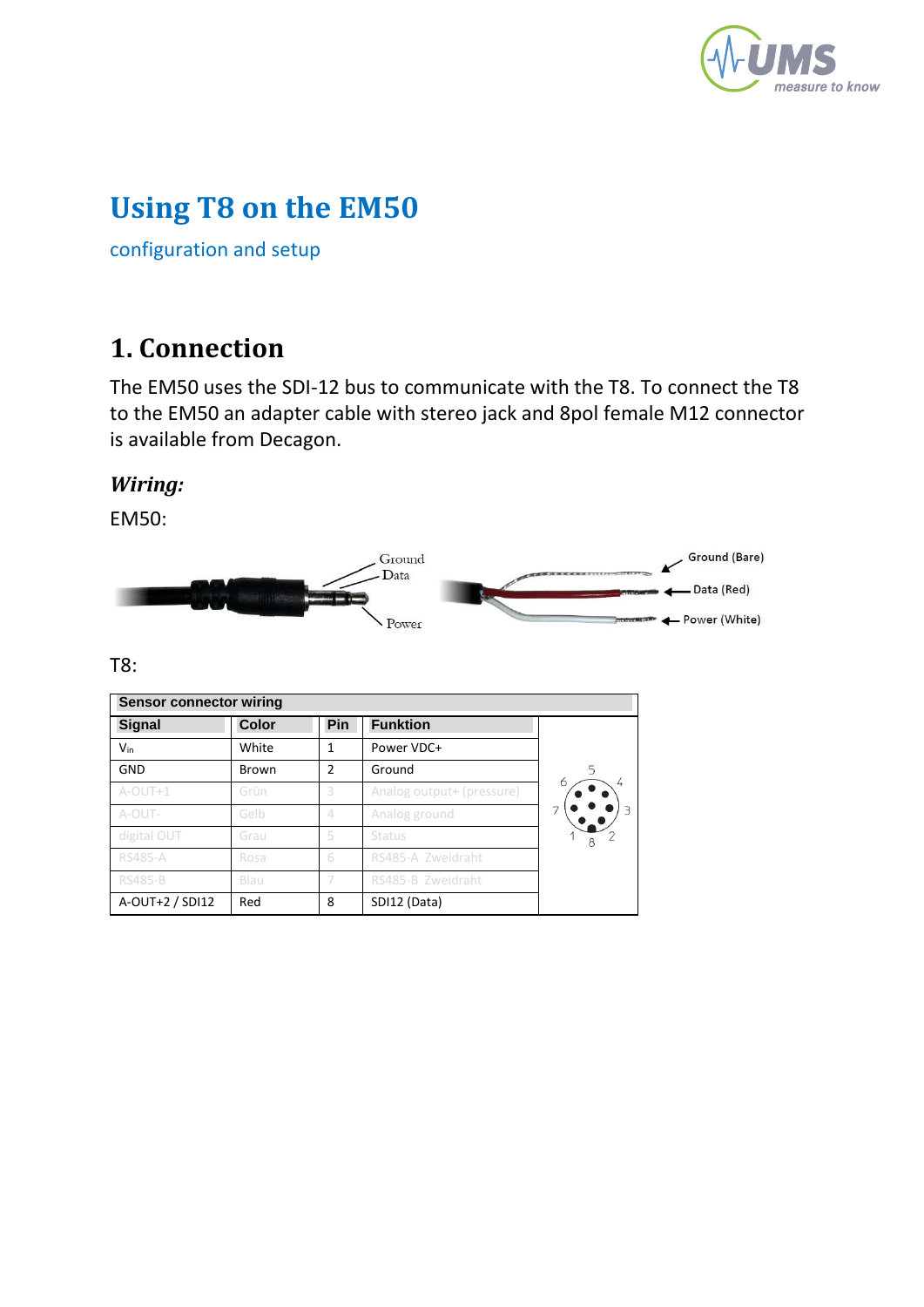

## **2. T8 configuration settings**

In order to use the T8 with the EM50 some configurations have to be changed different to the default settings. If the T8 is shipped together with the EM50 this is already done.

Use tensioVIEW (Version 1.30 or higher) and the tensioLINK USB-Converter to change the settings of the T8. The T8 needs to run FW 3.0 or higher.



You'll need to set to Power access mode to change these settings.

| Devices: 1 | ower | English - |
|------------|------|-----------|
|            |      |           |

Change the following settings to "on":

**SDI/SDI12 Interface on → on** System/3V Supply  $\rightarrow$  on

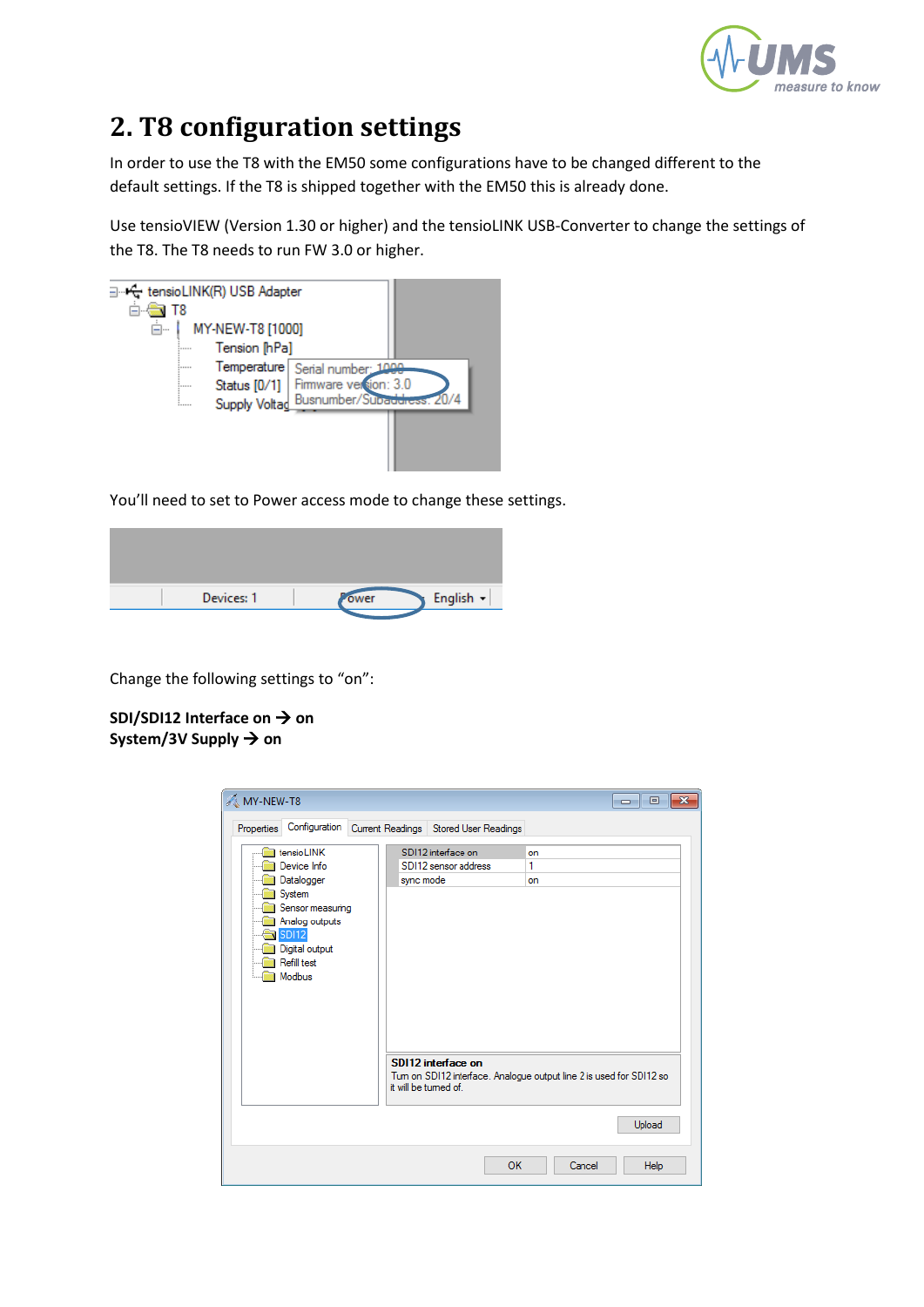

The sensor address and the sync mode has no influence on the behavior since the EM50 power the T8 only on request and uses a broadcast address.

| <b>MY-NEW-T8</b>                                                                                                                                   |                                                                                                                                                                                | $\mathbf{z}$<br>$\Box$ 0 |
|----------------------------------------------------------------------------------------------------------------------------------------------------|--------------------------------------------------------------------------------------------------------------------------------------------------------------------------------|--------------------------|
| Configuration<br>Properties                                                                                                                        | Current Readings Stored User Readings                                                                                                                                          |                          |
| tensioLINK<br>Device Info<br>Datalogger<br>System<br>Sensor measuring<br>Analog outputs<br><b>SDI12</b><br>Digital output<br>Refill test<br>Modbus | off<br>power save modus<br>enable serial interface during p on<br>power save timer<br>10 [s]<br>3V Supply<br>on<br><b>3V Supply</b><br>enable 3.3V operation (below 5V supply) | $\checkmark$<br>Upload   |
|                                                                                                                                                    | <b>OK</b><br>Cancel                                                                                                                                                            | Help                     |

All other settings are not important for the EM50 usage